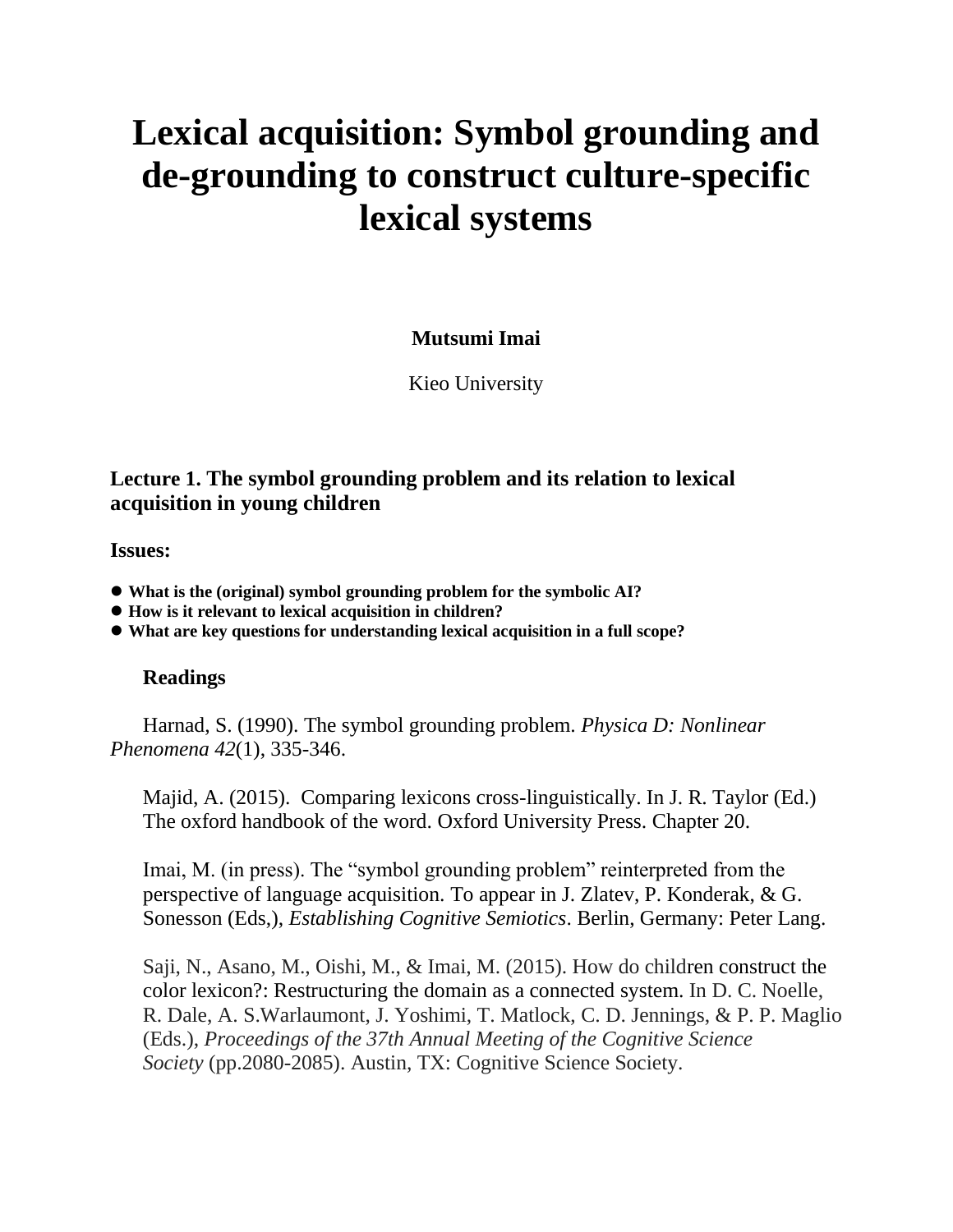#### **Further readings**

Carey, S., & Bartlett, E. (1978). Acquiring a single new word. *Papers and Reports on Child Language Development*, *15*, 17-29.

Sandhofer, C. M., & Smith, L. (1999). Learning color words involves learning a system of mappings. *Developmental Psychology*, *35*, 668-679

Ramscar, M., Yarlett, D., Dye, M., Denny, K., & Thorpe, K. (2010). The effects of feature-label-order and their implications for symbolic learning. *Cognitive Science*, *34*, 909-957

Wagner, K., Dobkins, K., & Barner, D. (2013). Slow mapping: Color word learning as a gradual inductive process. *Cognition*, *127*(3), 307–317.

## **Lecture 2. The Ontogenesis of Language I: How do first symbols emerge?**

#### **Issues:**

**Iconicity and embodiment in language**

**How arbitrary (or iconic) is language?**

- **How do human infants break into the semantic system of language?**
	- $\triangleright$  Multimodal integration and sound symbolism
- **Role of iconicity in word meaning acquisition**

## **Readings**

Monaghan, P., Shillcock, M. H., Christiansen, M., & Kirby, S. (2014). How arbitrary is language? *Philosophical Transactions of the Royal Society B.* Phil., 369, 1651, pii: 20130299, doi:10.1098/rstb.2013.0298

Imai, M., & Kita, S. (2014). The sound symbolism bootstrapping hypothesis for language acquisition and language evolution. *Philosophical Transactions of the Royal Soceity B.* 369,1651, 20130298, doi:10.1098/rstb.2013.0298

Imai, M., Kita, S., Nagumo, M., & Okada, H. (2008). Sound symbolism facilitates early verb learning. *Cognition*, *109*, 54-65.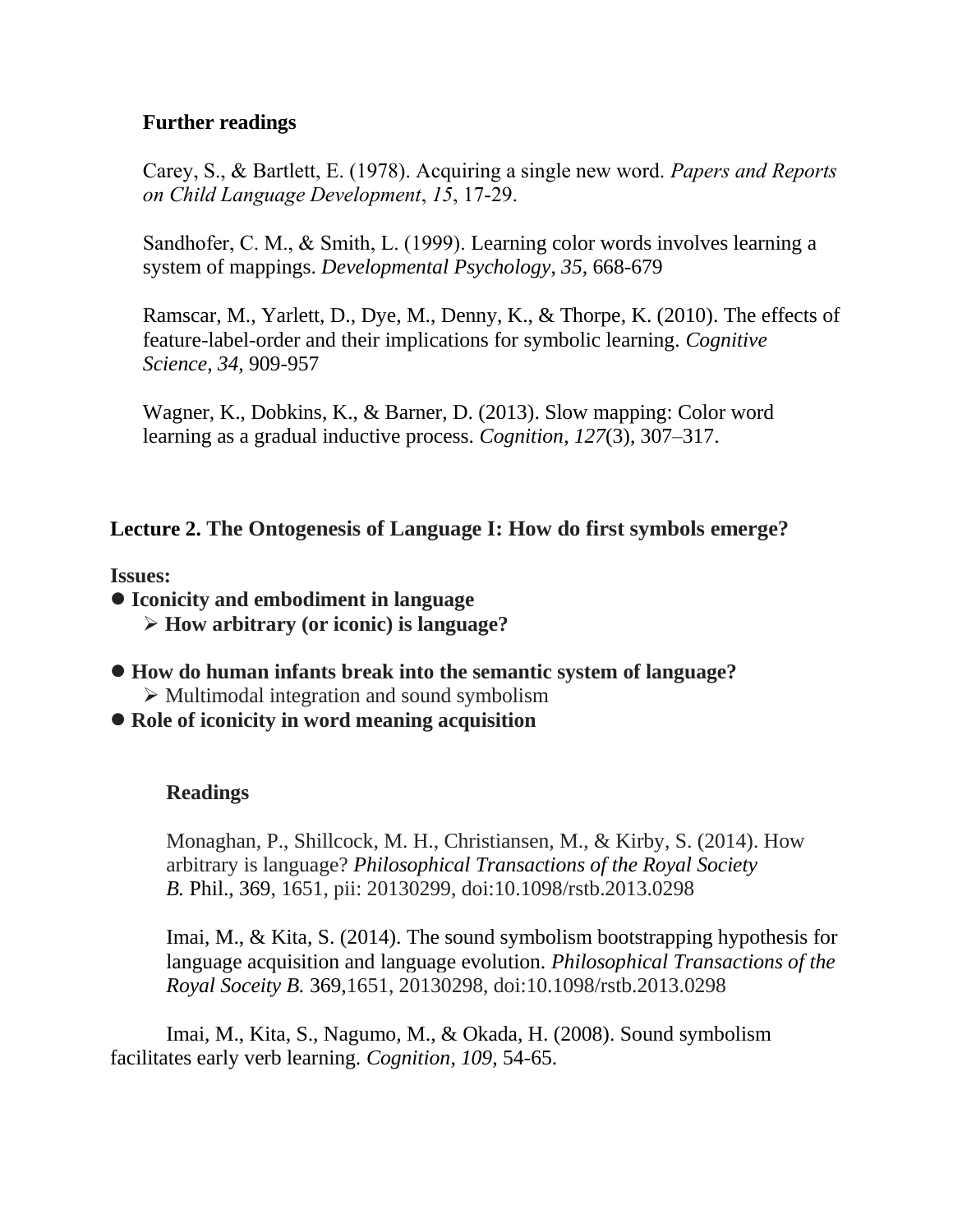#### **Further readings**

Yueng, H., & Werker, J. (2013). Lip movements affect Infants' audiovisual speech perception. *Psychological Science*, *24*, 603-612.

Asano, M., Imai, M., Kita, S., Kitajo, K., Okada, H. & Thierry, G. (2015). Sound Symbolism Scaffolds Language Development in Preverbal Infants. *Cortex, 63,* 196-205.

Corballis, M. C. (2010). Mirror neurons and the evolution of language. *Brain and Language, 112*, 25-35.

Maurer, D., Pathman, T., & Mondloch, C. J. (2006). The shape of boubas: sound–shape correspondences in toddlers and adults. *Developmental science, 9*(3), 316-322.

Vigliocco, G, Oerniss, P. & Vinson, D. (2014). Language as a multimodal phenomenon: Implications for language learning, processing and evolution. *Philosophical Transactions of the Royal Soceity B.*, 369, 20130292

## **Lecture 3. Inference of word meanings**

**Issues:**

- **How do children learn word meanings at the initial and early stages of lexical development?**
- **When and how do children become aware of the aspects of information their native language care about in structuring the lexical system?**

## **Readings**

Imai, M., & Haryu, E. (2004). The nature of word learning biases: From a cross linguistic perspective. In D. G. Hall & S. Waxman (Eds.), *Weaving a lexicon* (pp. 411-444). MIT Press.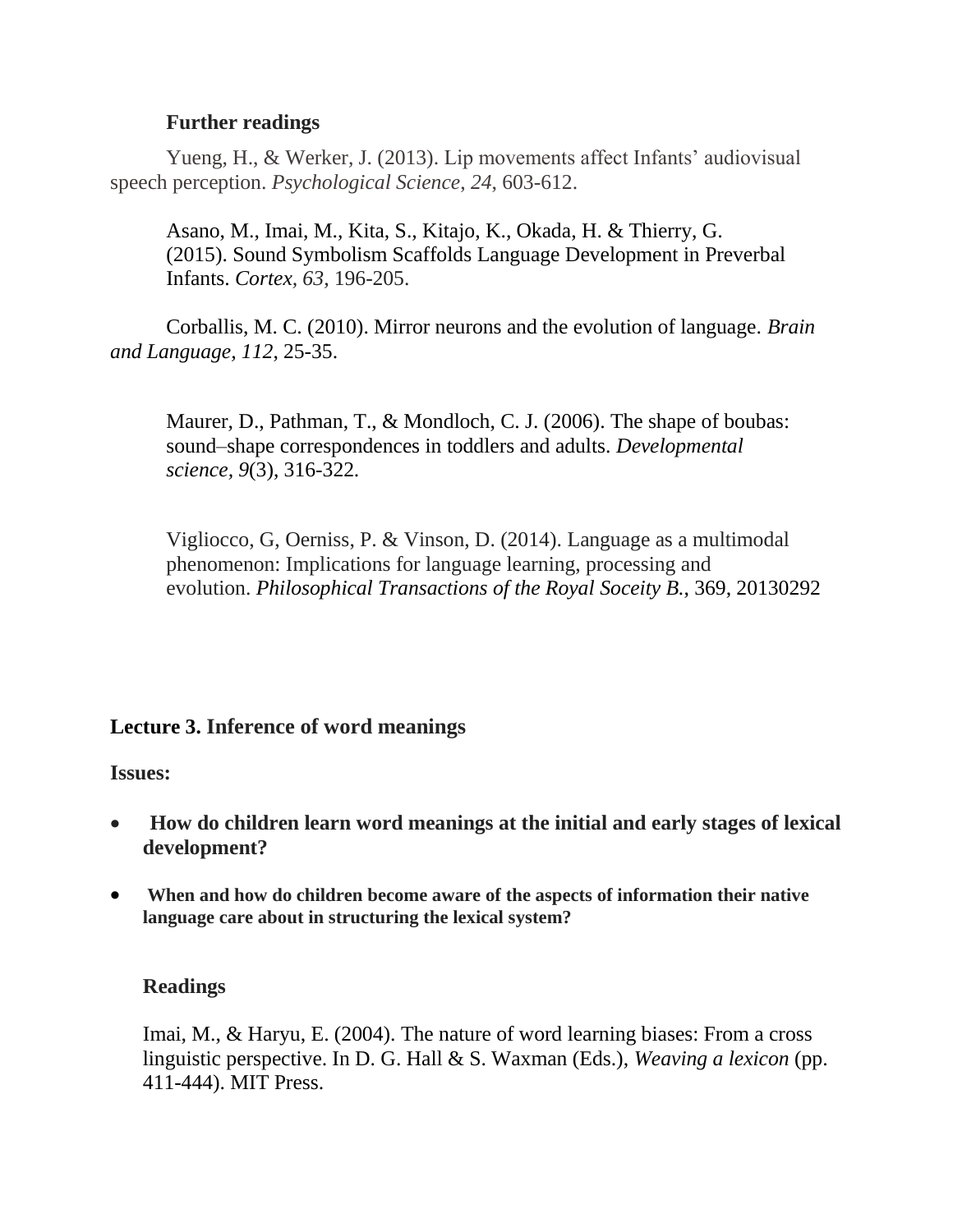Imai, M., & Gentner, D. (1997). A crosslinguistic study on constraints on early word meaning: Linguistic influence vs. universal ontology. *Cognition*, *62*, 169- 200.

Imai, M., Li, L., Haryu, E., Okada, H., Hirsh-Pasek, K., Golinkoff, R. M., & Shigematsu, J. (2008). Novel noun and verb learning in Chinese-, English-, and Japanese-speaking children.*Child Development*. *79*, 979-1000.

Göksun, T., Hirsh-Pasek, K, Golinkoff, R. M., Imai, M., Konishi, H., & Okada, H. (2011). Who is crossing where?: Infants' discrimination of figures and grounds in events. *Cognition*, *121*, 176-195.

#### **Further readings**

Bowerman, M. (1980). The structure and origin of semantic categories in the language learning child. In M. L. Foster & S. H. Brandes (Eds.), *Symbol as a sense: New approaches to the analysis of meaning.* (pp. 277-299). New York, NY: Academic Press.

Imai, M., & Haryu, E. (2001). Learning proper nouns and common nouns without clues from syntax. *Child Development*, *72*(3), 787-803.

Imai, M., & Mazuka, R. (2007). Revisiting language universals and linguistic relativity: language-relative construal of individuation constrained by universal ontology. *Cognitive Science, 31, 385-414*.

Imai, M., & Masuda, T. (2013). The role of language and culture in universality and diversity of human concepts. In M. Gelfand, CY. Chiu, & Y. Hong (Eds.), *Advances in Culture and Psychology, Vol. 3* (pp. 1-61). Oxford University Press.

## **Lecture 4. Constructing the language-specific lexical system**

**Issues**

 **How do children construct the language/culture-specific system of the lexicon?**  $\triangleright$  How do children find relations among words?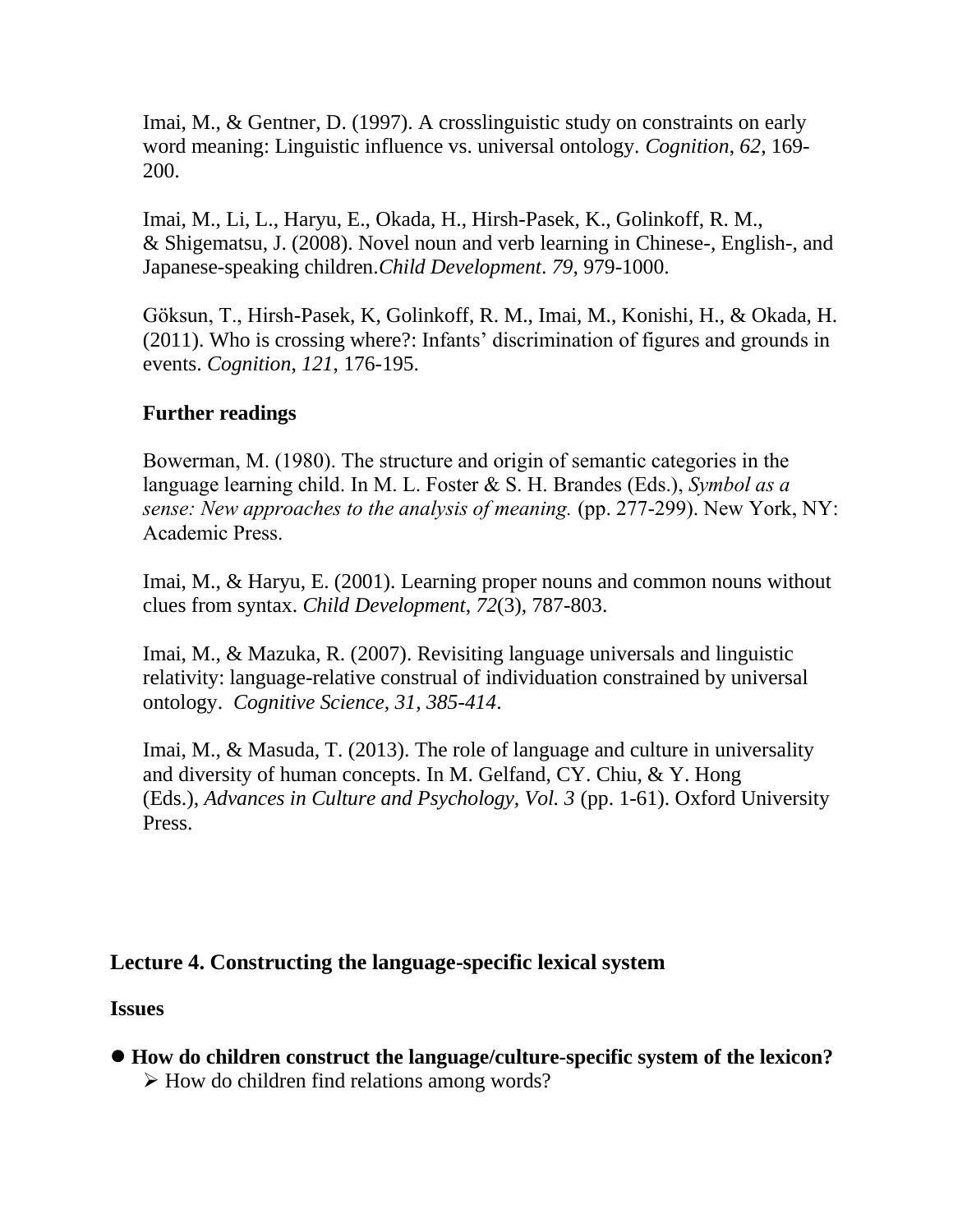- $\triangleright$  How do children modify the meaning a word and delineate boundaries between neighboring words?
- $\triangleright$  How does the representation of a semantic domain develop as a connected system?
- $\triangleright$  How does the structure of a lexical domain in the native language affect word meaning acquisition in the second language?

## **Readings**

Bowerman, M. (1978). Systemization of semantic knowledge: Changes over time in the child's organization of word meaning. *Child Development, 49,* 977-987.

Haryu, E., & Imai, M. (2002). Reorganizing the lexicon by learning a new word: Japanese children's interpretation of the meaning of a new word for a familiar artifact. *Child Development*,*73*, 1378-1391. Saji, N., Imai, M., Saalbach, H., Zhang, Y., Shu, H., & Okada, H. (2011). Word learning does not end at fast-mapping: Evolution of verb meanings through reorganization of an entire semantic domain. *Cognition*, *118*, 45-61 Saji, N & Imai, M (2013). Evolution of verb meanings in children and L2 adult learners through reorganization of an entire semantic domain: The case of Chinese carry/hold verbs. *Scientific Research in Reading, Special issue: Reading in Chinese,17*, 71–88. ISSN: 1088-8438 print/1532-799X online DOI: 10.1080/10888438.2012.689788

## **Further readings**

Ameel, E., Malt, B. C., & Storms, G. (2008). Object naming and later lexical development: From baby bottle to beer bottle. *Journal of Memory and Language, 58*, 262-285.

Pavlenko, A. & Malt, B.C. (2011). Kitchen Russian: Cross-linguistic differences and first-language object naming by Russian-English bilinguals. *Bilingualism: Language and Cognition, 14,* 19-45.

Malt, B.C., Li, P., Pavlenko, A., Zhu, H., & Ameel, E. (2015). Bidirectional lexical interaction in late immersed Mandarin-English bilinguals. *Journal of Memory and Language*, *82*, 86-104

# **Lecture 5. Ontogenesis of language II: The root of the ability to make inferences of word meanings**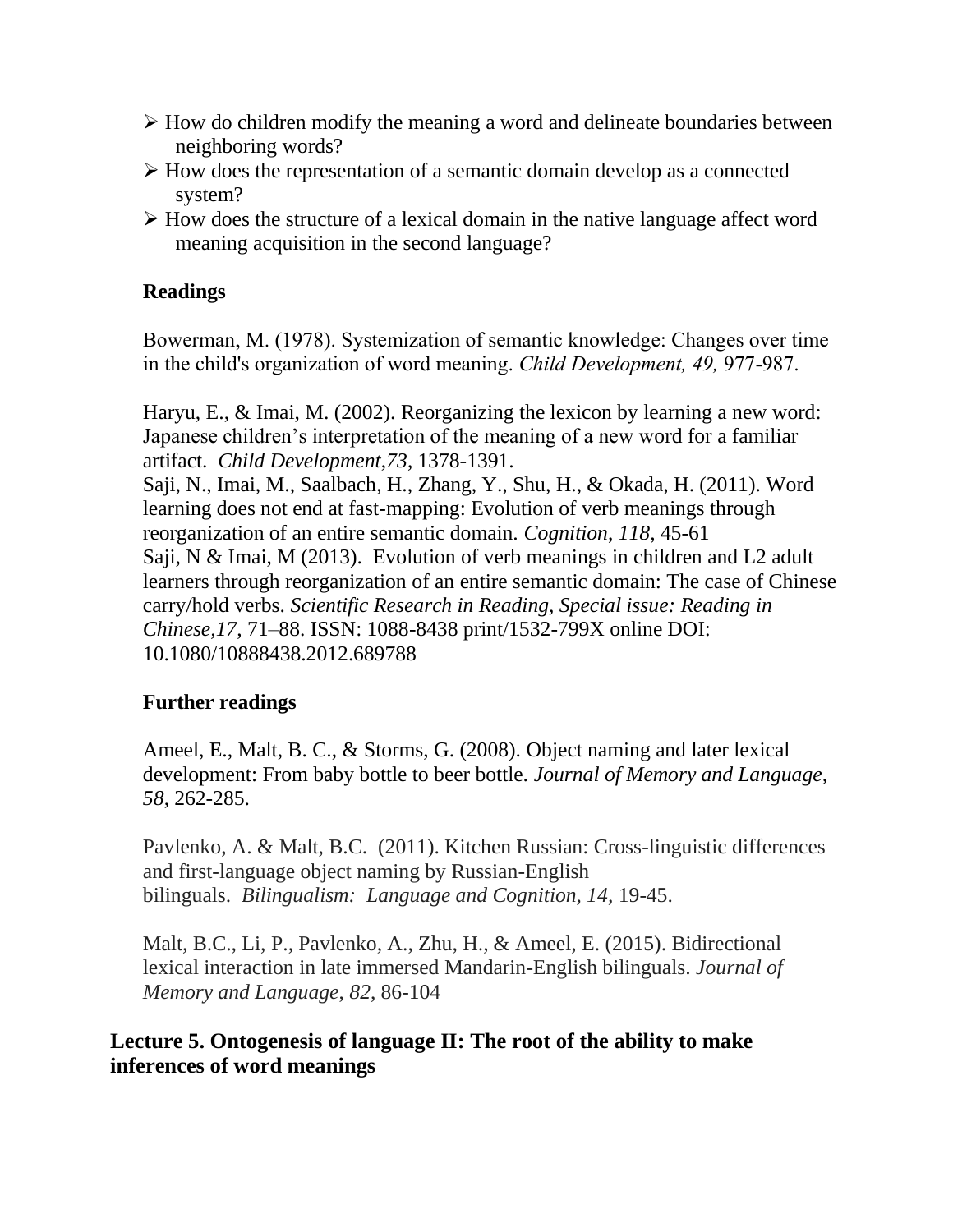#### **Issues:**

- **What kind of inferences do children make in their learning of word meanings? (Is it really a problem of induction?)**
- **What cognitive functions make inference of word meanings possible?**
	- Theory of Mind
	- $\triangleright$  Causal reasoning
	- $\triangleright$  Abductive reasoning
- **The ontogenesis of heuristic reasoning used in the inference of word meanings**

## **Readings**

Imai, M. (in press). The "symbol grounding problem" reinterpreted from the perspective of language acquisition. To appear in J. Zlatev, P. Konderak, & G. Sonesson (Eds,), *Establishing Cognitive Semiotics*. Berlin, Germany: Peter Lang.

Dugdake, N., & Lowe, C. L. (2000). Testing for symmetry in the conditional

discriminations of language-trained chimpanzees. *Journal of the Experimental Analysis of Behavior, 73*, 5-22.

Douven, Igor, "Abduction", *The Stanford Encyclopedia of Philosophy* (Spring 2011 Edition), Edward N. Zalta (ed.), URL =  $\langle$ http://plato.stanford.edu/archives/spr2011/entries/abduction/>.

Thagard, P. (2007). Abductive inference: From philosophical analysis to neural mechanisms. In A. Feeney & E. Heit (Eds.), *Inductive reasoning:* Experimental, Developmental, and Computational Approaches. Cambridge University Press.

## **Further readings**

Matsui, T., Rakoczy, H., Miura, Y. & Tomasello, M. (2009). Understanding of speaker certainty and false-belief reasoning: a comparison of Japanese and German preschoolers. *Developmental Science*, *12*, 602-613

D'Amato, M. R., Salmon, D. P., Loukas, E., & Tomie, A. (1985). Symmetry and